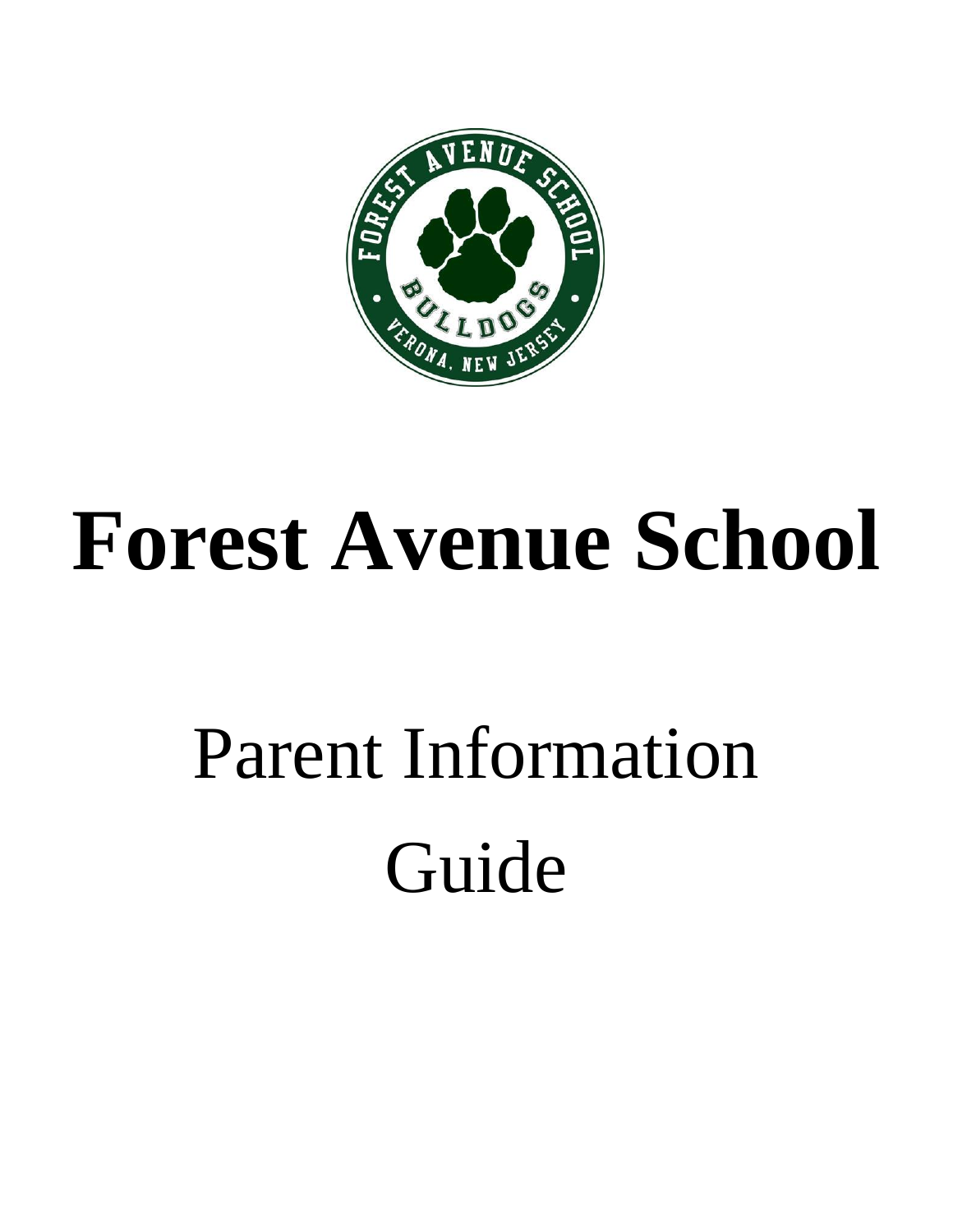## **Forest Avenue School**

118 Forest Avenue

Dear Parent,

The purpose of this guide is to share information about the offerings, procedures, and organization of Forest Avenue School. In doing so, we hope that you will better understand our school and thereby be able to use our services more effectively.

No written communication can answer all questions, so we invite you to visit our school office and become acquainted. We look forward to sharing in a partnership for your child's education.

Sincerely,

The Forest Avenue School Staff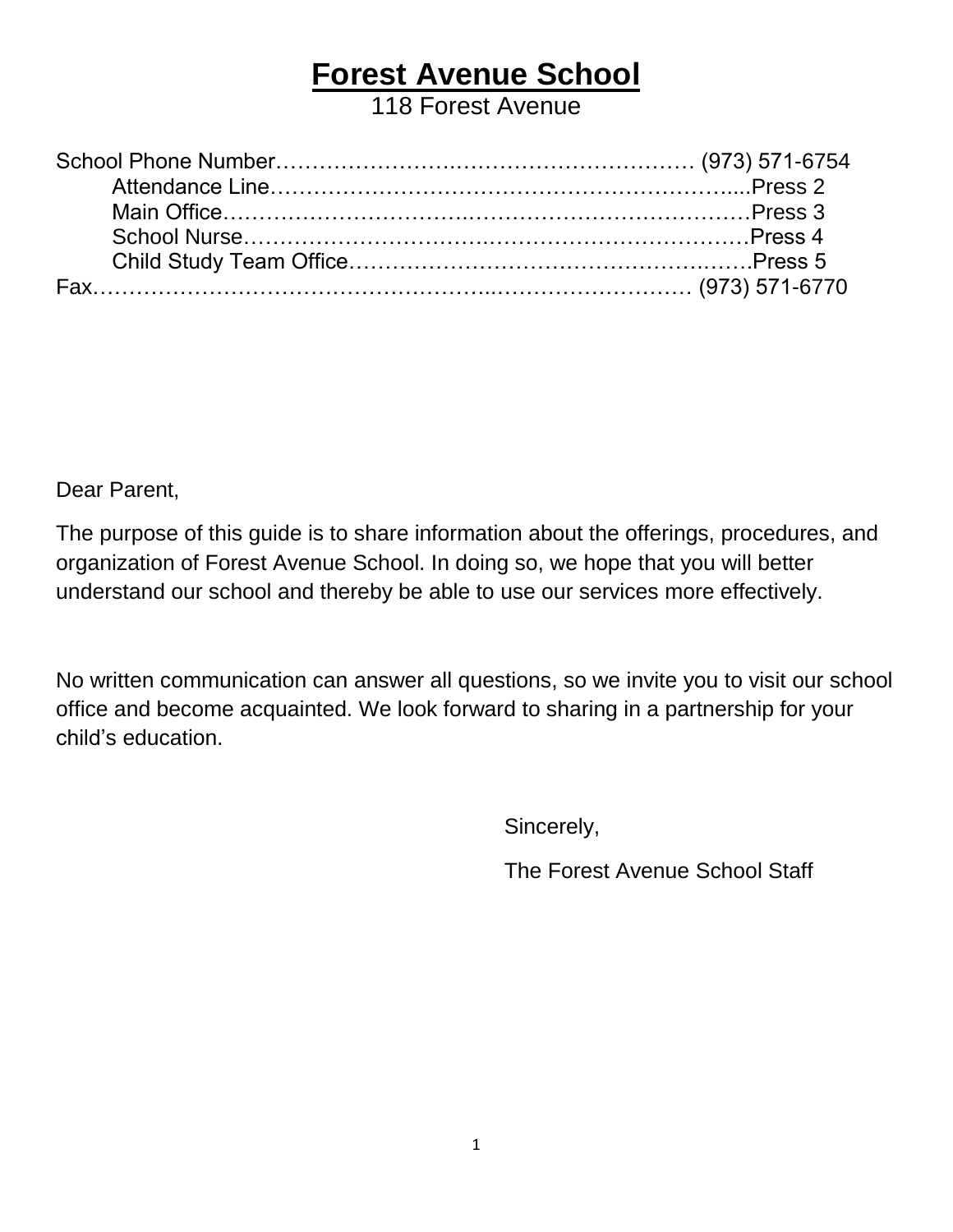#### **Table of Contents**

District Mission Statement – page 3 Board of Education – page 4 School Hours – page 4 Extended Care – page 4 School Calendar – page 4 Student Drop-Off / Pick- Up Procedures – page 5 School Security – page 5 Emergency Closing – page 5-6 Code of Conduct – page 6 Instructional Program – page 6 Kindergarten Registration / Program – page 6-7 Grades 1-4 Program – page 7 Field Trips – page 7 Report Cards/Conferences – page 7 Attendance Regulations – page 8 Homework – page 8 Cafeteria Facilities – page 8 Home Instruction – page 8 Verona Summer Enrichment Academy – page 9 Communications / Forest Avenue SCA – page 9 Pupil Insurance – page 9 Class Pictures – page 9 Cultural Arts – page 9 Child Study Team – page 10 Verona Pre-School Program – page 10 Special Education - Resource Center – page 10 Special Education Classes – page 11 Speech Therapy – page 11 Intervention and Referral Services Committee (I&RS) – page 11 Formal Testing Program – page 11 Health Services – page 11-12 Nutrition Procedures – page 13 Conflict Resolution/Peer Mediation – page 13-14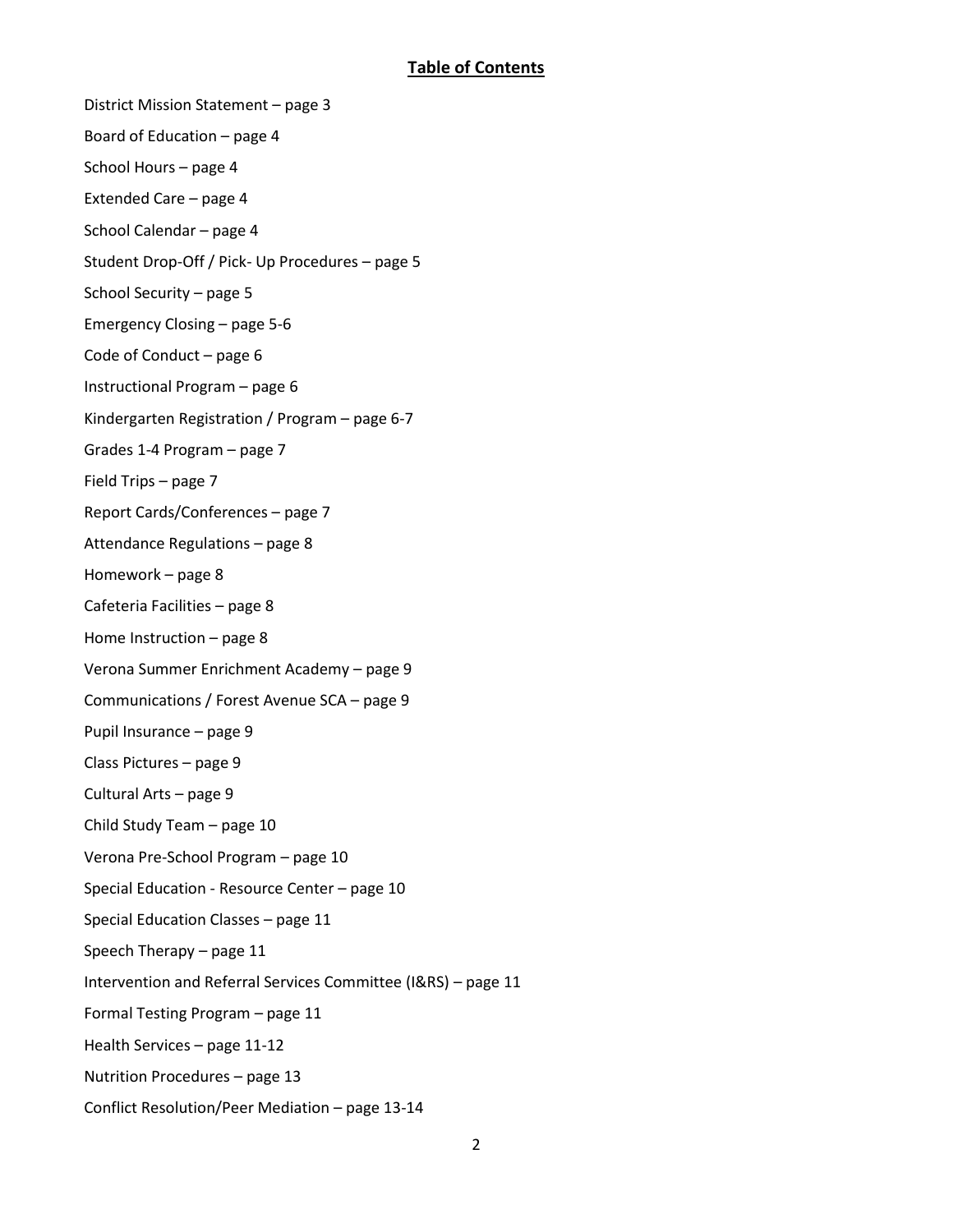

**VERONA PUBLIC SCHOOLS** 

Dedicated to Developing Healthy Habits of Mind, Body and Heart

## **Verona Public Schools Mission Statement:**

 In partnership with a supportive community, we inspire our students to be creative, critical thinkers and compassionate global citizens through dynamic teaching, meaningful curricula, and enriching experiences.

### **Verona Schools Website**

www. veronaschools.org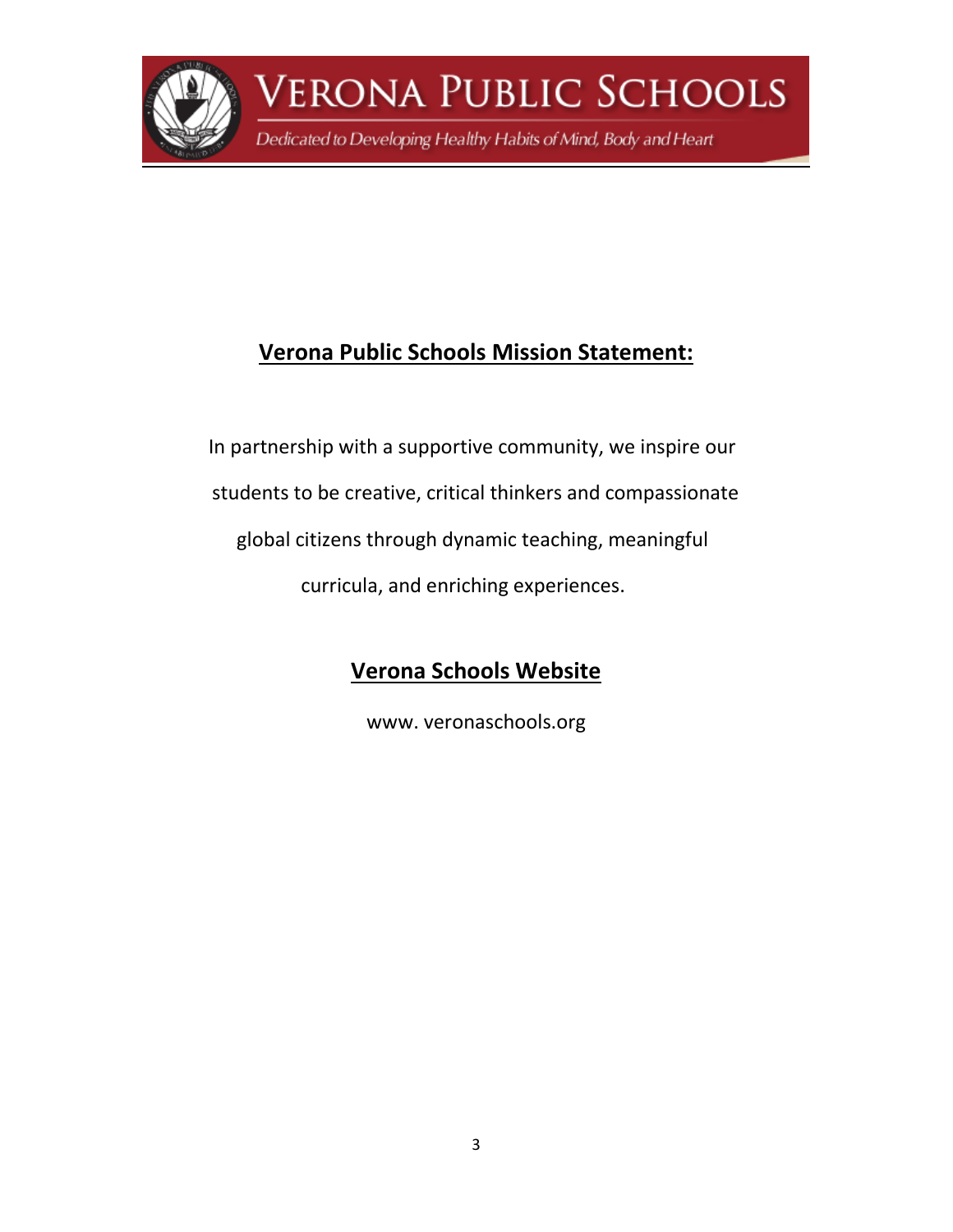#### **Board of Education**

#### 121 Fairview Avenue

The Verona Board of Education normally holds its regular public meetings on the second and last Tuesday of each month at 8:00PM in the Verona High School library. The Board of Education is an elected, five-member board of Verona citizens.

#### **School Hours**

Students should **not** report to school before 8:15 am. Supervision is not provided before this time.

#### **Extended Care Program**

Extended care services are provided by the Montclair YMCA for the students until 6:00 p.m. Please inquire for registration of these services in the school office or contact the Montclair YMCA directly.

#### **District Calendar**

The district calendar is available online on the Verona Public Schools' website ([www.veronaschools.org\)](http://www.veronaschools.org/). Any changes made to the calendar during the course of the school year will be reflected on that calendar.

#### **Forest Avenue School Calendar**

Forest Avenue School maintains a detailed calendar on the school website. All events, vacations, trips, school lunches etc. are included.

#### **Verona Public Schools Joint SCA Program and Calendar Booklet**

From the beginning of the school year, all families will be able to access this booklet via the Genesis Parent Portal, our student information system. This online booklet includes the district/school staff directory, school and SCA calendar of events as well as a list of SCA committees, committee membership and contact information.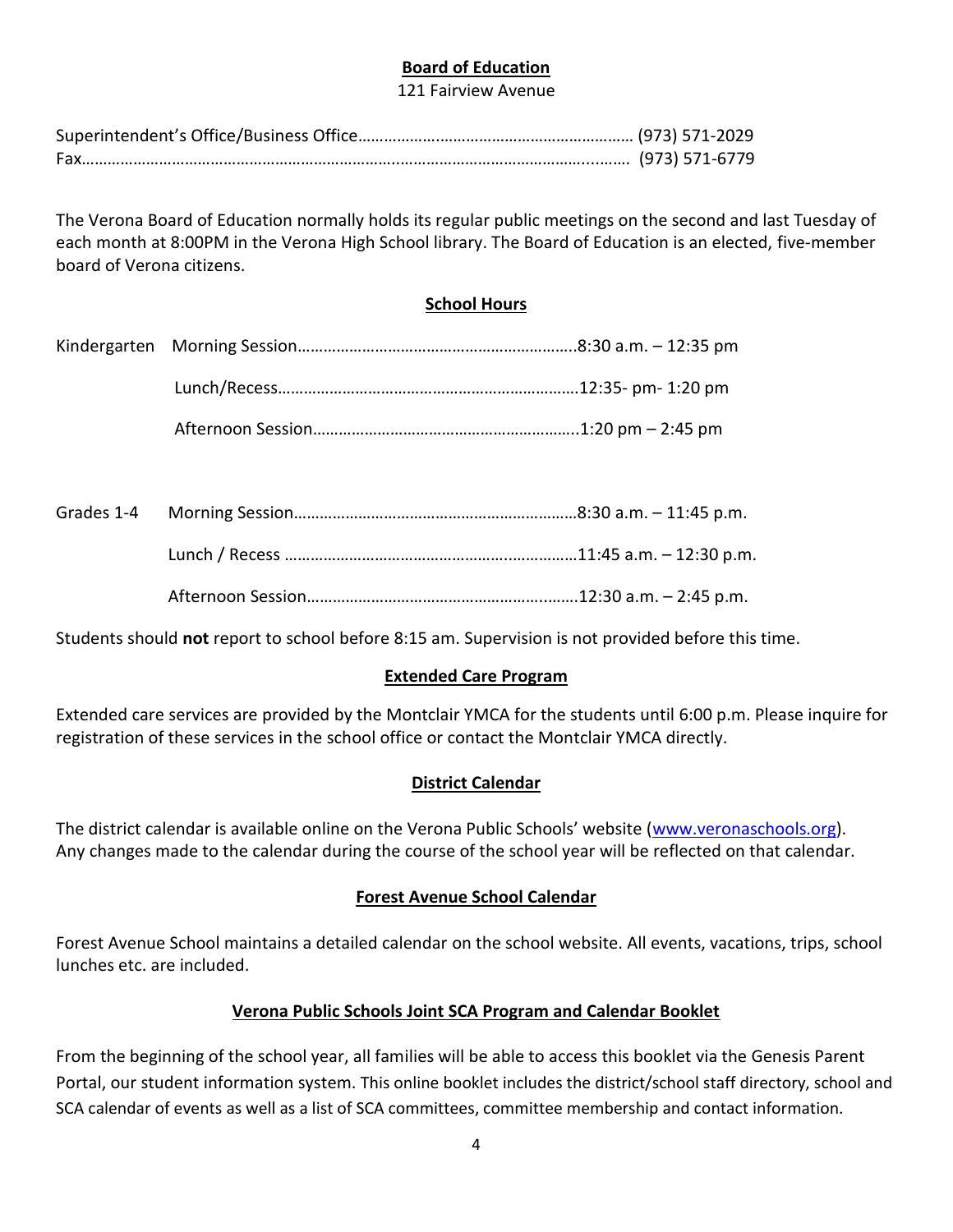#### **Student Drop-Off / Pick-Up Procedures**

The following procedures are in place for the orderly and safe drop-off/pick-up of the students of Forest Avenue School. **It is very important that each family review and agree to adhere to these procedures which will ensure the safety of the children.**

#### *DROP-OFF*

Each morning, the children should assemble on the blacktop behind the school and line up behind the cone designated for their class no earlier than 8:15 am. On inclement weather days, students will line up in the gym. **The yellow curb** area in front of the school is for drop off only in the morning. This area is a **no parking/no standing zone**. Parents should pull up to the curb, drop their child(ren) off and pull away. Parents should not park at the yellow curb and walk their child(ren) up the driveway. If parents want to walk their child(ren) up the driveway to the blacktop, please park in a legal location before walking them up. It is requested that parents not pass through the building with the children but say their good-byes on the blacktop or in the gym. If parents need to come into the office they must come around and enter through the front door.

#### *PICK-UP*

In the afternoon, the yellow curb area in front of the school is a no parking/no standing zone. **No cars should be in front of the school at dismissal time**. Children will be dismissed at the bottom of the "up driveway". Teachers will not release students to cars that pull up to the driveway apron or in the street. They will not release children to parents who are standing across the street. Children and parents must use the crosswalks to cross Forest Avenue. For the safety of the children, crossing guards are located at both Morningside Road and Marion Road.

**Under no circumstances should anyone be driving up the driveway to drop off or pick up a child. Please note that dogs are not permitted on school property during drop-off in the morning or at dismissal in the afternoon.** 

It is also important to remind anyone who may be dropping off or picking up your child(ren) of these policies.

#### **School Security**

All visitors to the Verona Public Schools are required to have their license scanned and checked against the sex offender data base in order to enter the buildings. If the visitor does not have a license, a government issued photo ID (e.g. passport) must be presented. A visitor can enter the premises of the school only if he/she is cleared by the system. Anyone coming to the buildings without ID will be denied entry. Once you are cleared a photo will be taken and a badge with the photo will be printed. Visitor badges must be worn at all times.

#### **Emergency Closing**

If it becomes necessary to close, delay the opening, or shorten the day of the Verona Public Schools because of extreme weather or other emergency conditions, parents will be notified by the computerized calling system via phone and text message. Messages will also be posted on the district website.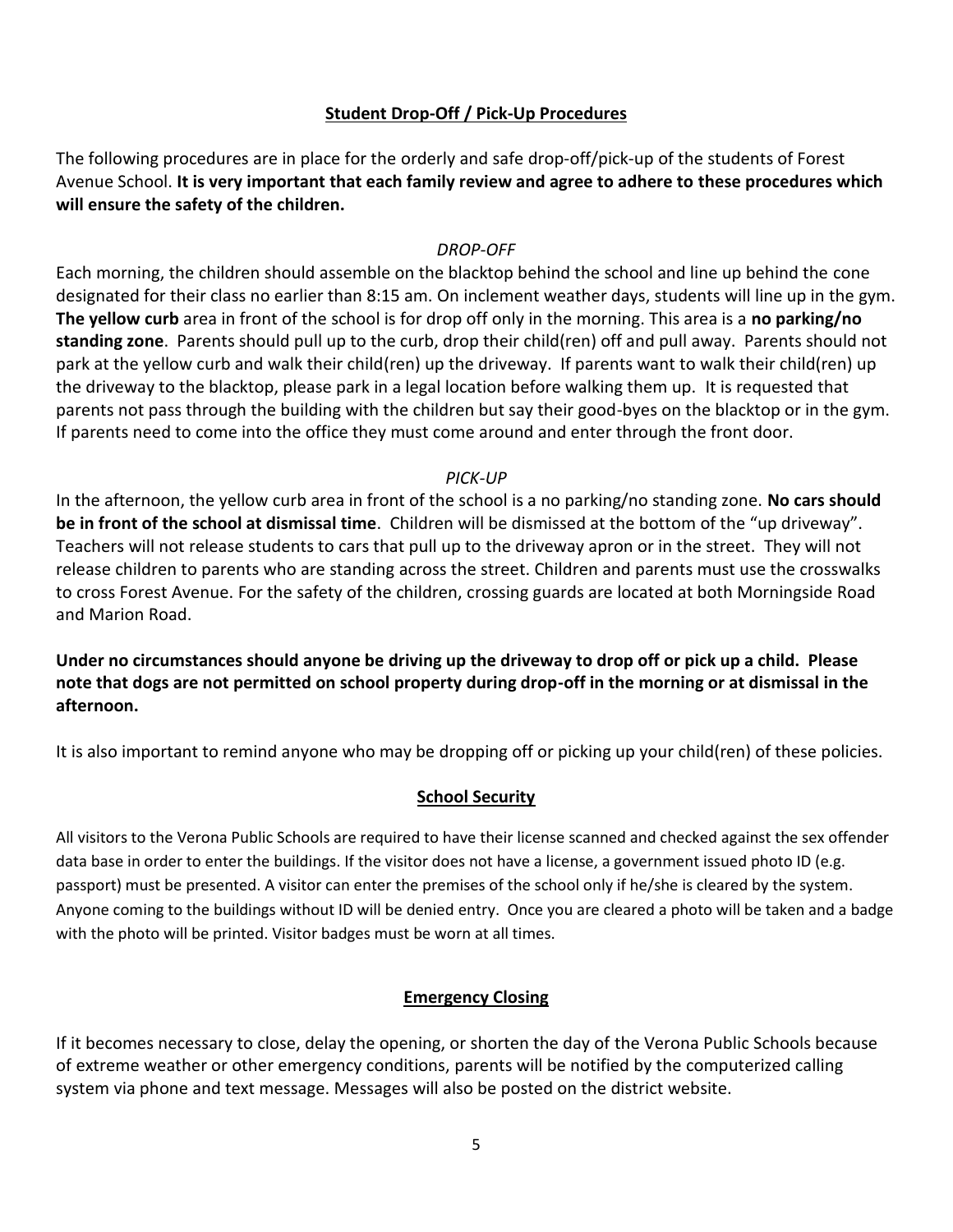Each fall, parents will be requested to complete the Verona Public Schools Family Contact Form online. Information from this form will be used to contact you through the computerized, email and texting system. It is critical that this form is completed prior to the first day of school.

#### *DELAYED OPENING*

Delayed opening procedures may be used as an alternative to the regular full-day closing of schools for emergency weather conditions.

K-4………………………………………………………………………..….……..10:00 a.m. – 2:45 p.m. *Supervision begins at 9:50 a.m.*

#### *EARLY DISMISSAL*

Early Dismissal Hours – K-4 ………………………………………………………….8:30 a.m. – 12:30 p.m. *No lunch is served on early dismissal days.*

#### **Code of Conduct**

The elementary schools focus on academic achievement but recognize the importance of growth and development of the whole student as part of the larger community. Student actions contribute to the school's environment and go a long way in creating a positive atmosphere for learning and socializing. Therefore, the Verona elementary schools have established a Code of Conduct for all students to promote appropriate behavior as well as support for each other. The document posted on the Forest Avenue School page on the district website [\(www.veronaschools.org\)](http://www.veronaschools.org/) expresses our values through behavioral expectations and responsibilities. Through the combined efforts of students, staff, parents and administration, it is our goal to prepare students to be contributing and supportive members of the school and community.

#### **Instructional Program**

The Verona School District has established a philosophy of education, a set of goals, a detailed elementary curriculum and a scope and sequence which is published and available for review on the district website within the "Curriculum, Instruction and Assessment" tab menu under the "District Overview" link.

The Board of Education has final approval in determining curriculum. The professional staff regularly evaluates existing curriculum and makes recommendations to the Board on revisions and improvements reflecting current trends in education and the instructional needs of Verona students.

#### **Kindergarten Registration / Program**

A child must be 5 years old on or before October  $1<sup>st</sup>$  for admission to kindergarten. January is designated for kindergarten registration. Specific dates are published in the local newspaper and announcements are distributed through the schools. Parents are requested to complete and return an enrollment form and present the child's birth certificate and proof of residency during the month of January. When you register you will be given a packet of health forms and a Pre-Kindergarten Questionnaire which should be returned by a specific date.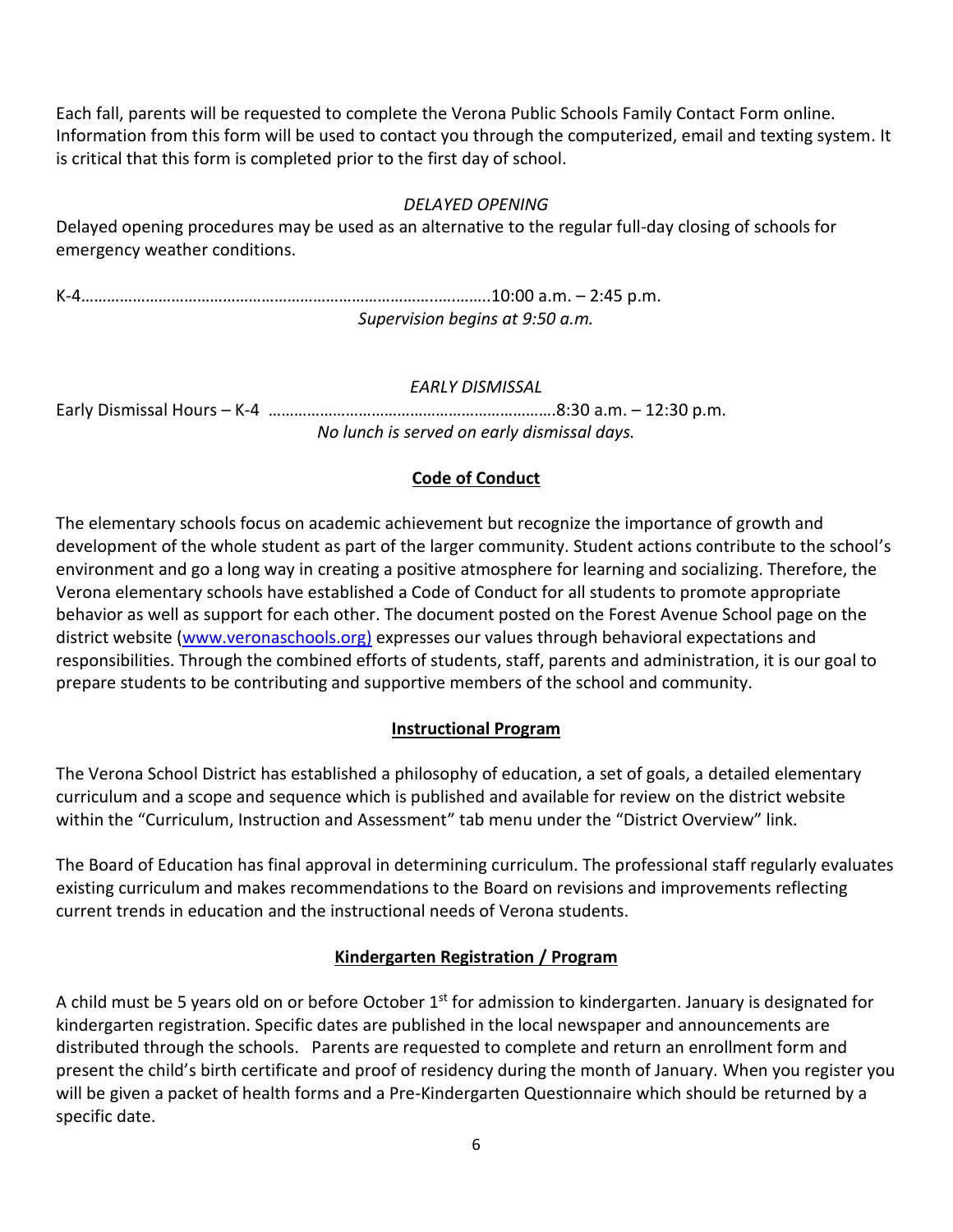A kindergarten orientation for parents will be held after registration. At this meeting, an overview of the school with an emphasis on the kindergarten program will be presented.

The SCA will hold workshops for incoming kindergartners to help with the acclimation of the students to their new school. Scheduling of these workshops will be determined.

The kindergarten program reflects a balance between formal and informal activity. The daily schedule allows the child to participate in individual, small group and total class activities. The program involves self-directed activity, group discussion and teacher directed activities in language arts, reading readiness, mathematics readiness, social science, science, artistic expression, environmental and affective education. Special subject instruction in the areas of music, art, physical education, health and safety and library are provided by special teachers to all kindergarten pupils.

#### **Grades 1-4 Instructional Program**

The elementary curriculum includes instruction in the areas of listening, reading, speaking, writing, spelling, handwriting, and in the disciplines of mathematics, social studies and science. There are uniform standards and requirements for curriculum and materials at each grade level. All curricula meet the requirements of the New Jersey Student Learning Standards. Special subject instruction in the areas of vocal music, art, physical education, health and safety, library and Mandarin, are provided to all students by subject matter specialists. Fourth grade students who are interested may choose to participate in instrumental music.

#### **Field Trips**

Field Trips are scheduled to enrich and extend the school's curriculum. In September all parents/guardians will fill out a local field trip permission slip online. This permission applies to visits to in-town sites of interest by walking or school bus. Parents are informed of other field trips by a notice. Transportation is provided by the school. All school buses are fitted with seat belts. A parent's signature on a trip permission slip is required before the child is allowed to board the bus. At times, an admission charge is required for an activity.

#### **Report Cards/Conferences**

The school year is divided into trimesters. In order that home and school may work more effectively for the education and training of children, a parent/teacher conference is scheduled right after the end of the first trimester. Report cards are issued three times a year and parents can access a child's report card through the online Parent Portal.

The dates of the fall parent/teacher conferences are found on the district calendar and in the Joint SCA booklet. Prior to the fall conference dates, parents will receive a parent/teacher conference letter indicating the date and time they are scheduled. The form should be signed and returned to the classroom teacher. If the time is not convenient, it should be noted on the form and the teacher will contact parents to arrange a mutually convenient time.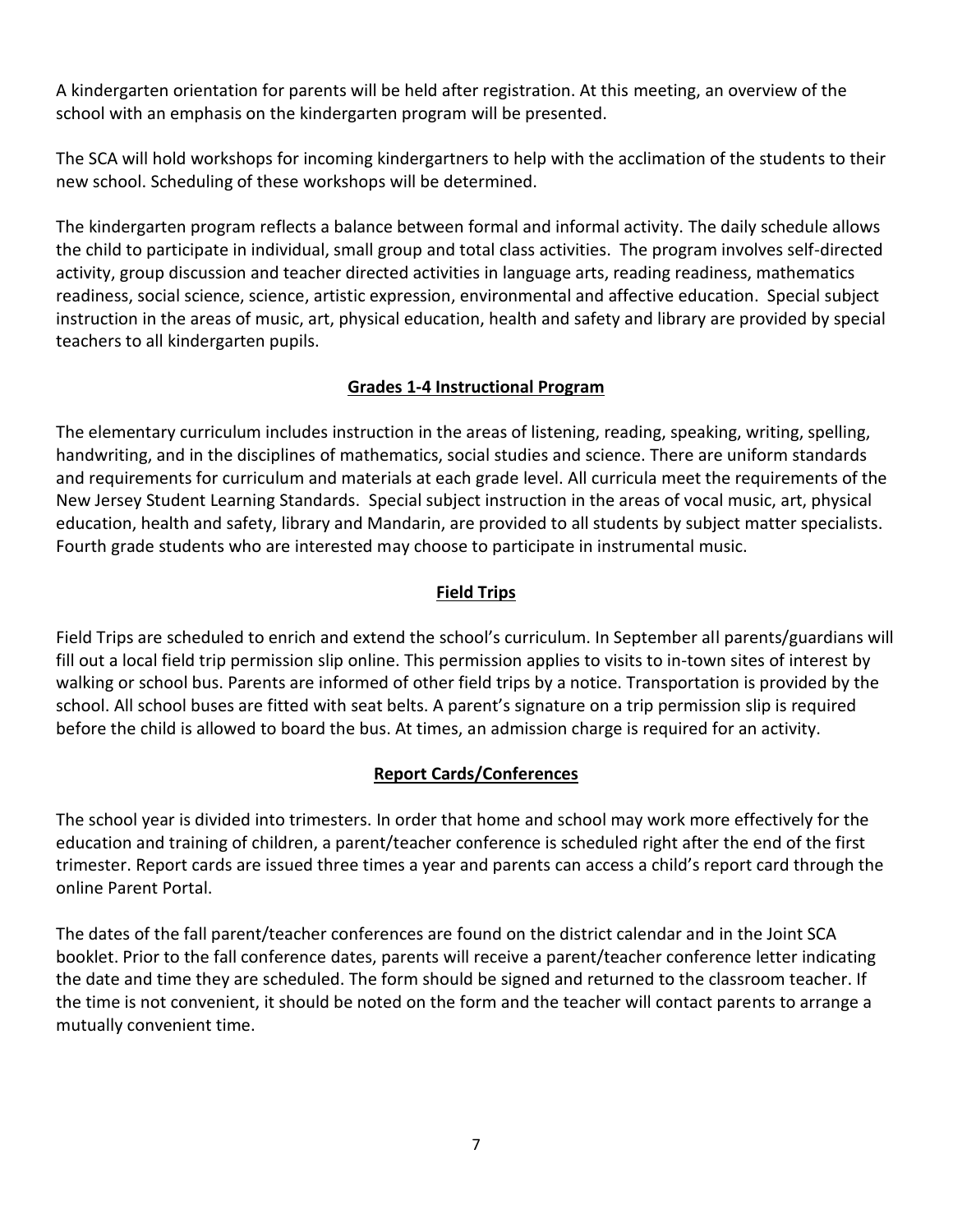#### **Attendance Regulations**

Children are expected to be in school every day for all sessions unless ill or excused for State approved religious holidays. A youngster who has any indications of fever, chills, sore throat, etc. should not be sent to school since such symptoms may indicate the beginning of a contagious illness, and it would be neither fair to the child who is ill nor to the children with whom he/she has contact.

Parents are required to contact the school by phone at 973-571-6754 ext 2 before 8:30 a.m. to report the absence of their child from school. If a child is absent and the parent has not called the school, a call to the home will be made by the school office.

Each year the Verona Public Schools publishes a school calendar indicating school vacations, testing and other important dates. Parents are requested to schedule family vacations during district vacations. If students are taken out while school is in-session, please do not ask teachers to provide missed work in advance of the absence. Work will be made up upon return to school.

#### **Homework**

Homework is assigned to extend and reinforce the learning experience of school. It provides children practice in the mastery of skills and experience in data-gathering. Homework helps to develop independent work skills and recognizes the role of the parent to help a child carry out assigned responsibilities. Homework is clearly assigned and carefully evaluated. The amount of homework is based on students' needs and takes into account other activities which make a legitimate claim on students' time. Homework assignments are posted online on individual teachers' web pages found on the Forest Avenue teacher page which is linked to the [www.veronaschools.org](http://www.veronaschools.org/) webpage.

#### **Cafeteria Facilities**

Students may bring in their own lunch and beverage. The SCA offers special lunches throughout the year at a minimum cost on Mondays. The district food service provider offers food options that may be pre purchased Tuesdays through Fridays. Students are under supervision of lunchroom aides during lunch/recess. Students eat for 20 minutes and have recess for 20 minutes. Every effort is made to have outside recess, weather permitting. Please be sure to send your child to school with appropriate clothing for outside play.

#### **Home Instruction**

Home instruction is available, with the approval of the Board of Education, to any child who is absent from school a minimum of two continuous weeks due to illness subject to the receipt of a doctor's note indicating the diagnosis, the length of time out and that the child is well enough to receive instruction. A certified teacher will be sent to the student's home for up to five hours per week to continue the educational program the pupil was receiving at school. The child may return to school once the doctor has certified that the student is ready to return.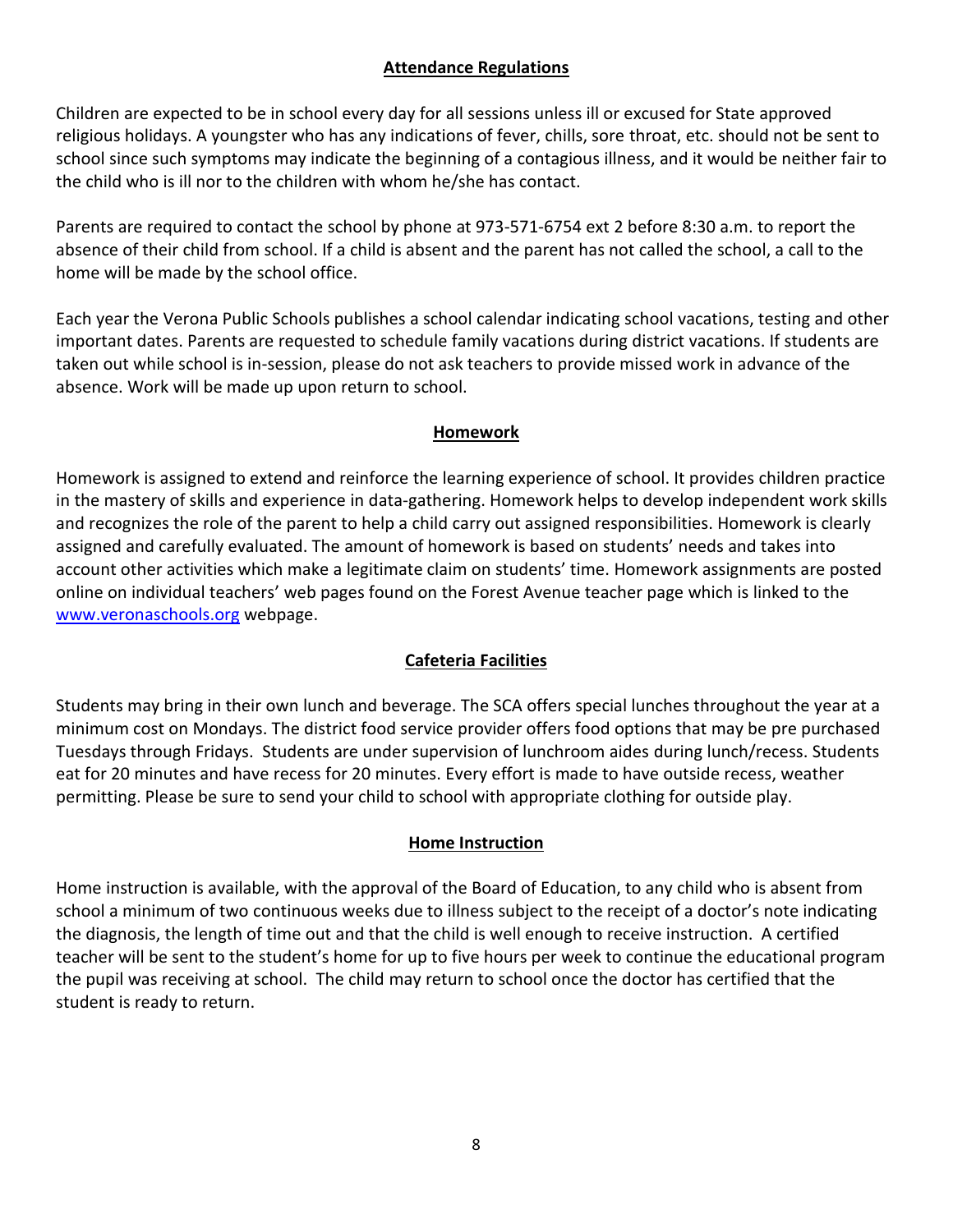#### **Verona Summer Enrichment Academy (V-SEA)**

V-SEA is a unique learning opportunity for students who are currently enrolled in grades pre-k through middle school. The purpose of the Verona Summer Enrichment Academy is to expand the students' knowledge base, build on their interest and encourage critical and creative thinking. Regardless of students' academic competencies, each child will be challenged through the curricular experience with stimulating and motivating activities. Information, along with a list of course offerings, is emailed home through the schools and is available on the district website found at [www.veronaschools.org.](http://www.veronaschools.org/)

#### **Communications/Forest School SCA**

The School Community Association (SCA) publishes a weekly newsletter to provide parents with important information about current school activities. The newsletter is emailed to each family every Wednesday. The SCA also maintains a Facebook on page which they share activities, events and information related to the school. Only school families are permitted access to this page.

The SCA offers opportunities for effective cooperation of teachers and parents to attain the best possible education and training for our children. It is every parent's privilege and duty to become a member of the SCA and participate in its activities whenever possible. The parent, child and the school community will benefit.

#### **Pupil Insurance**

Pupil accident insurance is offered to all parents at the beginning of the school year and is optional but encouraged.

#### **Class Pictures**

Individual pupil photographs and class pictures are taken within the first two months of the school year. These are offered for sale to parents through the SCA.

#### **Cultural Arts**

The SCA provides our school with numerous assembly programs. Science, dance, theater, history, music, character education and many other subjects are explored through these experiences.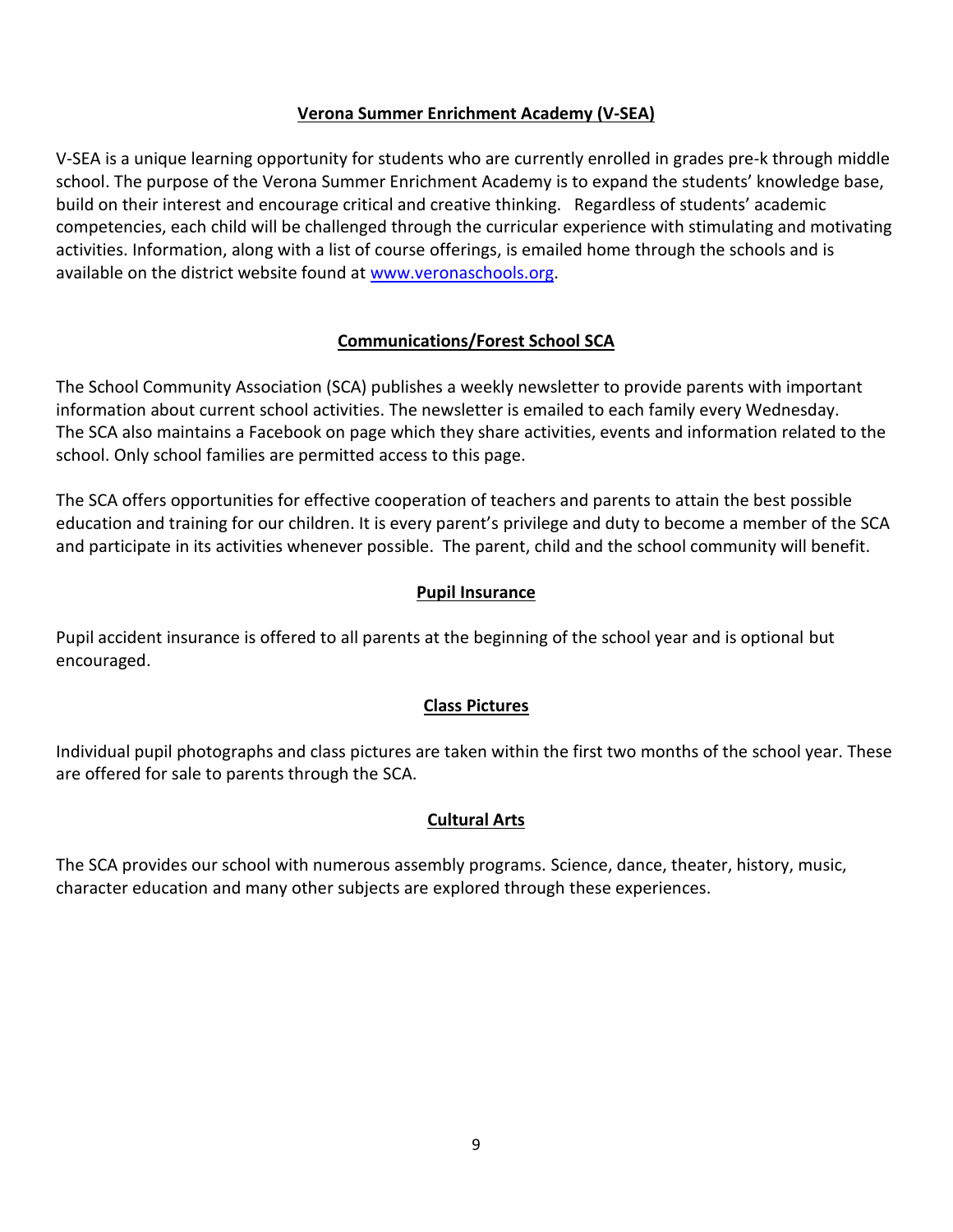#### **Child Study Team**

The Child Study Team consists of four members: a social worker, a psychologist, a learning disabilities teacherconsultant and a speech/language therapist. The primary role of the team is to evaluate children who may have a learning and/or an emotional difficulty and to secure supportive services when necessary. When it has been determined that a child needs the support of special services, the Child Study Team works closely with parents and staff in developing individualized programs. The support could take the form of a special class placement or Resource Center instructor while the child attends a regular class. The progress of each child is monitored regularly by the Child Study Team and programs are reviewed and updated annually. A reevaluation is conducted every three years or earlier if warranted.

Forest Avenue School has an assigned learning disabilities teacher-consultant who maintains an office in the building. Other members of the Child-Study Team have their offices at the Special Services Department (973) 571-2029 ext. 7512.

#### **Verona Preschool Program**

The Verona Preschool Program has been in existence for over 30 years. Originally designed as a nursery school experience for children ages 3-5 with special needs, the program currently accepts both general education and special education students. Aligned with the New Jersey Preschool Teaching and Learning Standards and incorporating the HighScope Preschool Curriculum, the preschool program is designed to meet the developmental needs of the individual child. The children are encouraged to explore materials, develop skills and interact in a social setting. The daily routine includes small/large group experiences, circle time, play time, snack, motor activities and language activities.

Located at the Laning Avenue School, the Verona Preschool Program is in operation five days per week and follows the Verona Public Schools calendar. Morning and afternoon classes are available. Morning classes meet from 9:00 a.m. to 11:30 a.m. and afternoon classes meet from 12:30 p.m. to 3:00 p.m. Monthly meetings focusing on a variety of topics related to the preschool child are available to all parents.

General education enrollment is on a fee basis, limited to the number of available spaces and determined annually by lottery. Students who meet special education eligibility requirements may attend free of charge and are enrolled on their birthday. Children accepted into the three-year-old program may remain for the four-year-old program. Children turning three years of age or four years of age by September 30th are eligible for the lottery that is held each year in February. Pre-School Office - 973-571-202- ext. 7520.

#### **Special Education - Resource Center**

Supplemental and/or replacement instruction is a form of academic assistance designed to reinforce basic skills of children classified by the Child Study Team. The curriculum is developed to coordinate closely with the subject matter being presented in the regular classroom. The Resource Center instructor works with individuals and/or small groups for several periods each week, providing instruction appropriate to the children's needs. Support may be provided within the regular classroom or as a pullout program. The Resource Center teacher maintains close contact with the team members, the classroom teacher and parents in providing an individualized program for each student.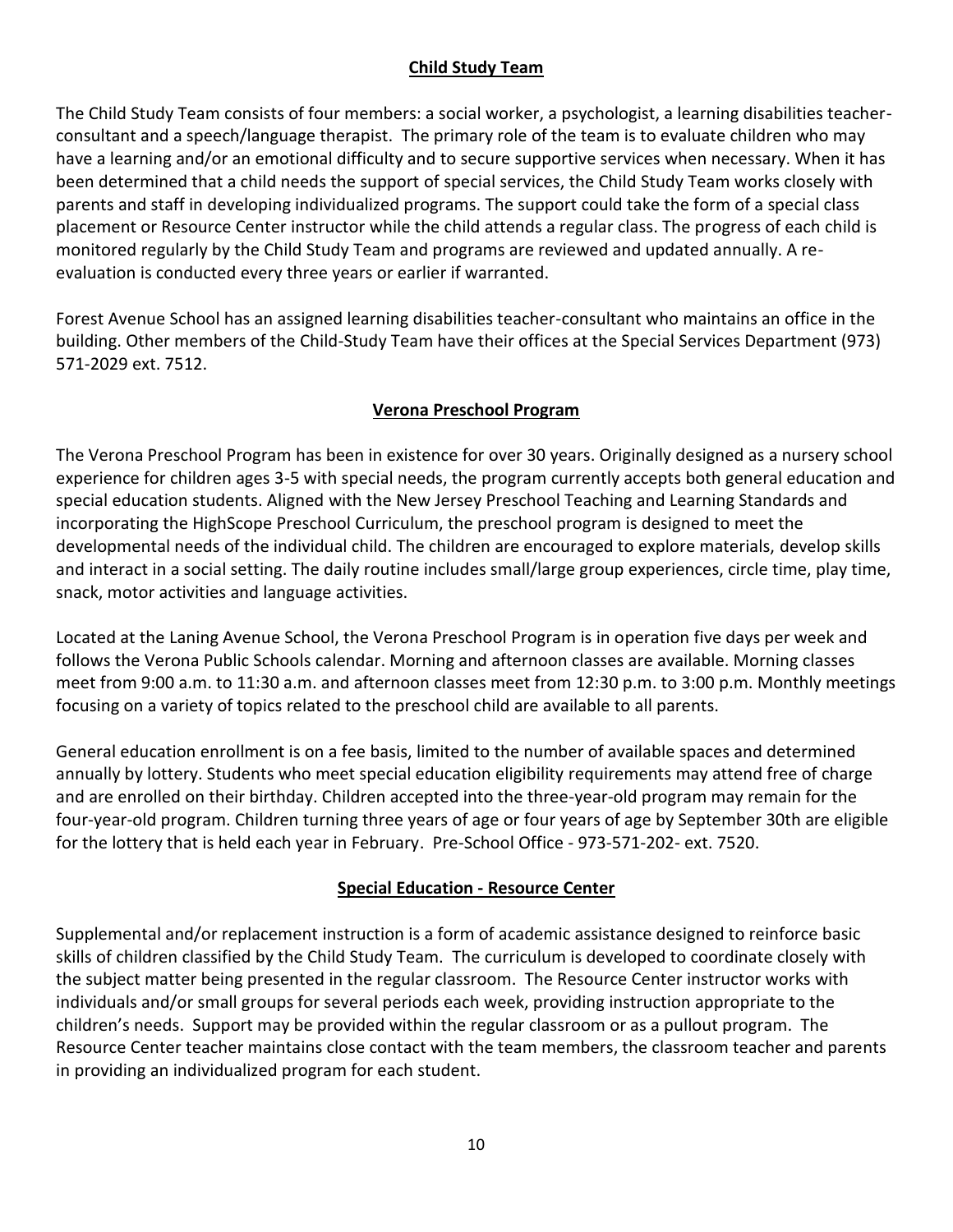#### **Special Education Classes**

Occasionally the Child Study Team, in cooperation with the child's parents, determines that a placement in a special education classroom is the best setting for a child's education. Much consideration is given to the particular program and classroom location. If an appropriate special education classroom is not found within the Verona school district, an outside placement is sought. Parents are involved at each step of this decision making process.

#### **Speech Therapy**

Therapy in the area of speech and language is offered to children who are experiencing difficulty in the articulation of sounds and/or in the reception or expression of language. The speech and language specialist will assess students to determine if they are eligible for services. The therapist provides instruction, individually or in small groups, up to several times a week depending on the needs of the students. Close communication is maintained with the parents through the use of a speech folder.

#### **Intervention and Referral Services Committee (I&RS)**

The Intervention and Referral Services Committee (I&RS) is a state-mandated, building-based, multidisciplinary, problem-solving team that addresses adult concerns regarding a student's learning, behavior and/or health needs. The committee meets monthly and provides direct assistance and support to staff members and/or parents who have concerns about a student, and the final outcome of interventions ought to result in student improvement. The I&RS committee can address concerns regarding general education and special education students. However, services for students identified as eligible for speech and language or special education services can only be considered in specific circumstances and must be coordinated with the student's IEP team case manager.

#### **Formal Testing Program**

In the spring of each school year, the third and fourth grade student population will be involved in a series of standardized testing experiences. The third and fourth grade students will participate in the NJSLA test (New Jersey Student Learning Assessments).

#### **Health Services**

Health services are provided by registered nurses and a school doctor. The purpose of health services is to aid in the early detection of health defects, to refer children for services when necessary and to promote good health habits and attitudes.

**Communicable disease** prevention needs everyone's cooperation. The best way to control a disease from spreading throughout the school is to keep your child home when he/she is ill. If your child is to be absent, we request that when you report the absence, you inform us of any communicable disease. Knowledge of the incidence of disease can help us in detection and prevention.

**Management of head lice**: When a case of active head lice has been identified by the school nurse, all parents of students in that grade level will be notified by the school. Included in the notification will be information on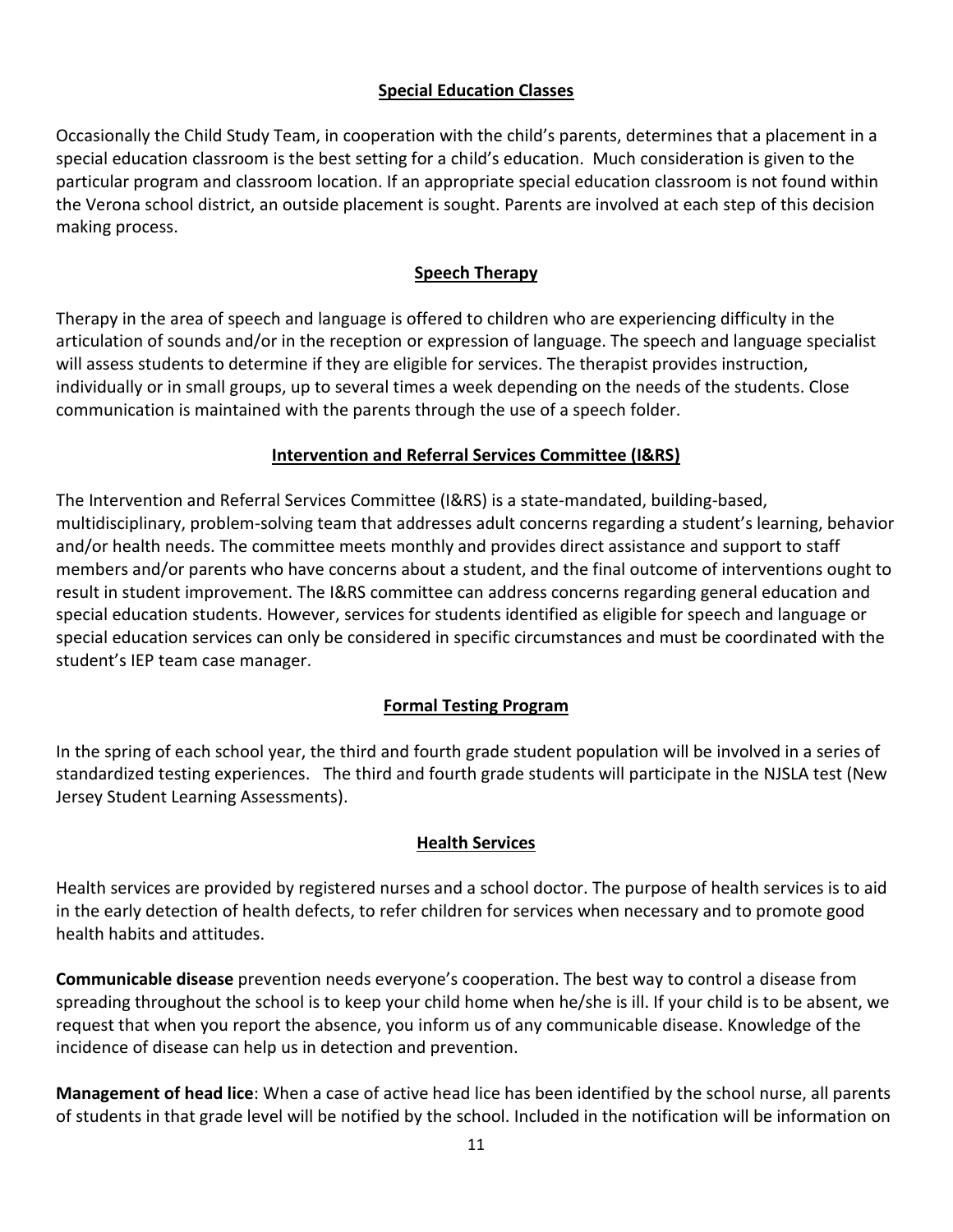treatment, prevention and a link to the policy (Verona Board of Education Management of Pediculosis (Lice) Policy). The school nurse will perform head checks of all students in the grade level where an active case of lice or nits was found. Additionally, the school nurse will perform head checks of students whose siblings were found to have head lice or nits. If the school nurse determines that a student has active head lice or nits, the parent shall be notified as soon as possible. The school nurse will determine, in accordance with the district policy, whether the student can remain in school for the remainder of the day. This determination is based on the comfort of the child, the degree of infestation, and the likelihood of the spread of lice to other children.

**Vision and hearing examinations** are given yearly as a preliminary survey to identify children who are having visual and/or hearing difficulties. Parents are reminded that these are simply screenings. It is recommended that all children have an ophthalmological exam prior to or upon entering school. This will ensure that your child does not have any visual problems that might hinder him/her academically. If any vision or audiological problems are noted, parents will be contacted.

**Heights, weights and blood pressures** are taken yearly and counseling is done on an individual basis when necessary.

**Immunization records**: A medical certificate of immunizations required by the state of New Jersey must be submitted before admission to school. Your pediatrician will have a record of these immunizations. Those excused for medical or religious reasons must submit an exemption form upon admission to school. Mantoux testing is required as directed by the state. Parents are requested to keep the school nurse up to date on any changes to these records.

**Maintaining medical records:** In order to keep pupils' records up to date, it is incumbent upon parents to supply new medical information to the school as it occurs.

**Physical examinations** are also mandated by the state for all children upon entering kindergarten. This examination must be done no more than 365 days prior to entry. Physical exams are also required upon transfer into the Verona Public Schools.

**First aid services** will be administered by a nurse, teacher, principal or administrative assistant. In case of an accident or sudden illness, parents will be notified. Emergency information forms are collected in September each year, to provide us with a parents, guardian or emergency contact that can be reached during the school day. Please consider carefully the people you use for emergency contacts if the school is unable to reach you. These people need to be available during the school day and be willing to pick up and care for an ill or injured child. Please notify the office immediately if any changes occur regarding the information on the emergency form. During your child's day this form is our only link to you.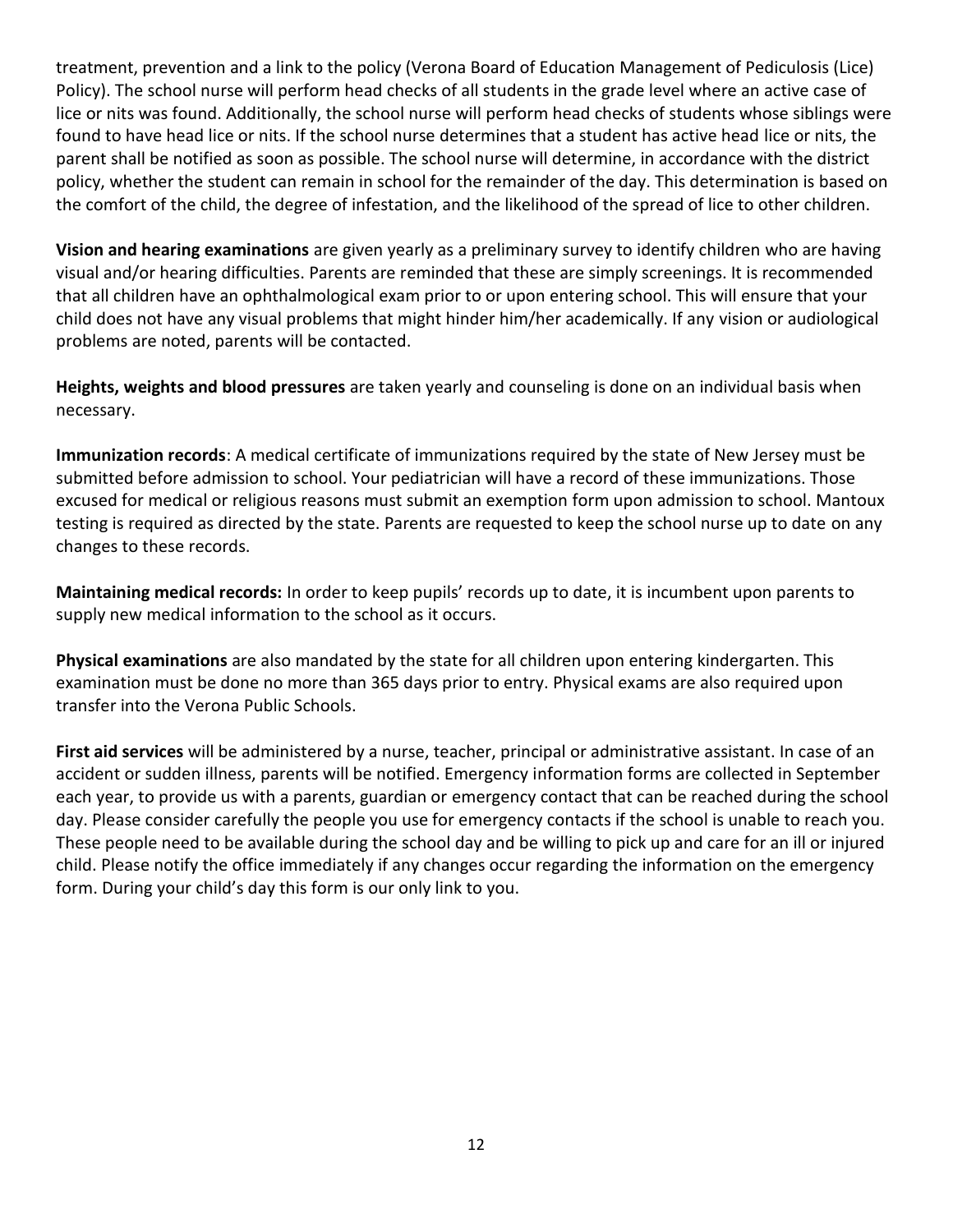#### **Administration of Medication Guidelines:**

The school will not provide students with any medication unless within district policy guidelines below: -Children who are receiving medication for a temporary illness should be kept at home and their medication given at home until the child has recovered. No medication can be provided by the school and no medication for temporary illness is to be sent to school.

-When a student requires a prescribed or an over the counter medication to be given during school hours for an extended period of time, an authorization must be sent by the parent empowering the school nurse to administer medication. Medication orders are to be provided to the nurse from the private physician detailing the diagnosis or type of illness involved, the name of the drug, dosage, time of administration and side effects. Medication forms can be accessed on the district website. Medication should be brought to the nurse in the original container, appropriately labeled by the pharmacy or physician. Medication must be hand delivered by the parent to the school. Under no circumstances should medication be carried by the child.

-Some students require prescribed emergency medication to be given as necessary, e.g. for asthma or bee stings. Prior to sending this type of prescriptive medication to school for administration, an authorization must be received from the parent empowering the school nurse to administer medication. Medication in the proper prescription bottle must be brought to the school nurse by the parent with directions from the prescribing doctor.

-Herbal remedies and nutritional supplements are not to be administered in school.

#### **Nutrition Procedures**

#### *Class Parties*

Class parties held over the course of the school year are Halloween, holiday party just prior to the December break and Valentine's Day. Students will be able to enjoy a treat at these parties, but it will be a treat which their parents send in with them from home. Parties will center on games, crafts, or activities rather than food, although students will enjoy the snack provided by their parents.

#### *Birthday Celebrations*

A student's birthday may be recognized in some way by his/her classroom teacher. In keeping with our food procedures, food may not be sent in from home in celebration of the day.

#### *Nut Allergies*

Tables have been designated as "nut tables" in our cafeteria. If a child brings food that contains nuts, they must be seated at one of these tables during lunch.

#### **Conflict Resolution/Peer Mediation**

Elementary students in Verona are taught the Conflict Resolution approach to assist with problem solving any type of controversy or disagreement. Using the New Jersey State Bar Foundation (NJSBF) materials as a starting point, students apply the Win-Win Guidelines when they face any type of opposition. Students are taught that there are various forms of conflict and the necessary tools needed to resolve them. They are also